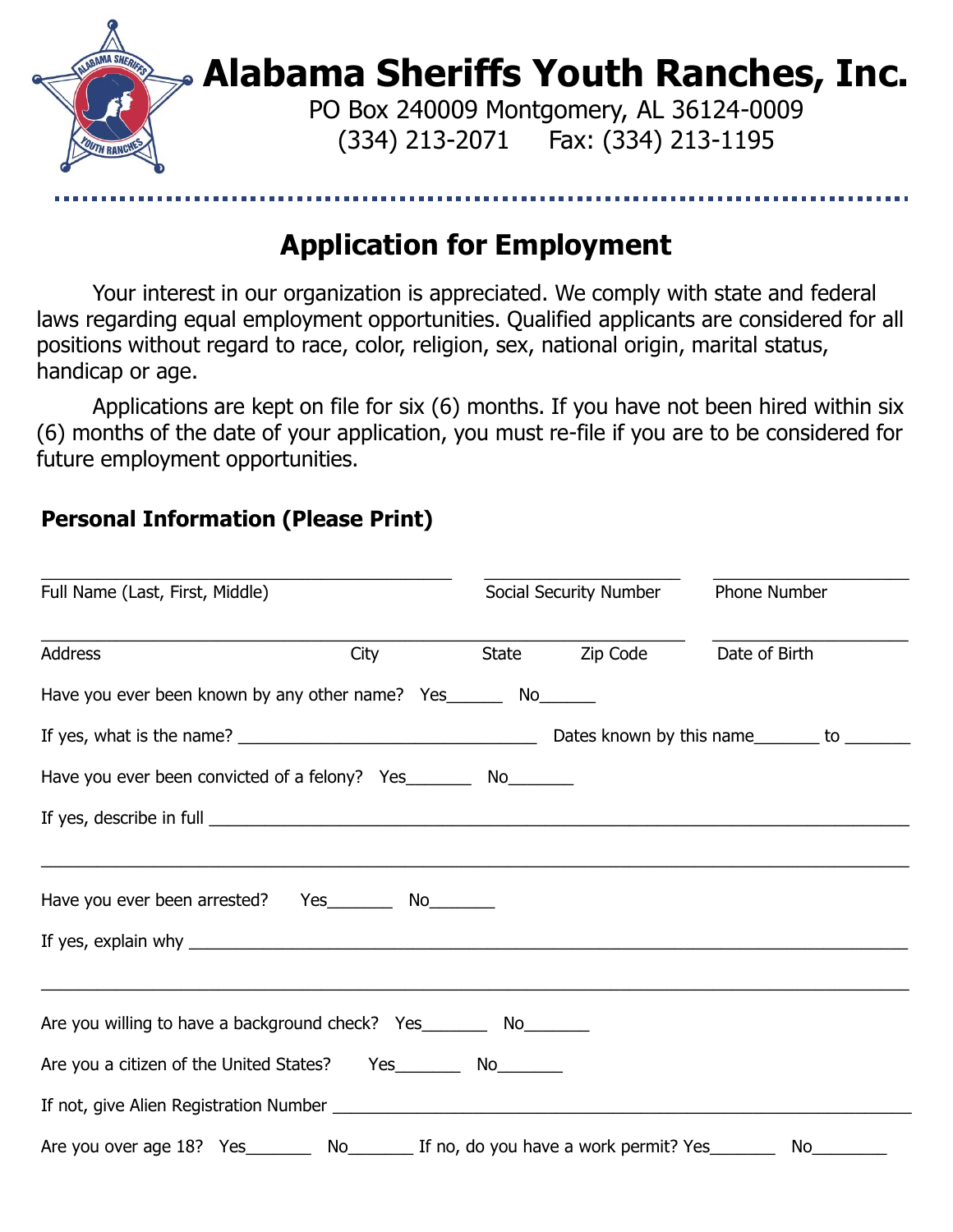# **Personal Information Continued (Please Print)**

| Referral Source: Advertisement __________ Friend __________ Relative __________ Website _________ Other _______      |  |  |  |  |  |  |
|----------------------------------------------------------------------------------------------------------------------|--|--|--|--|--|--|
|                                                                                                                      |  |  |  |  |  |  |
| Do any of your friends or relatives work here? Yes__________ No_________                                             |  |  |  |  |  |  |
| If yes, list name(s) $\overline{\phantom{a}}$                                                                        |  |  |  |  |  |  |
| Have you filed an application here before? Yes__________ No________                                                  |  |  |  |  |  |  |
|                                                                                                                      |  |  |  |  |  |  |
|                                                                                                                      |  |  |  |  |  |  |
| Status desired: Full-time__________ Part-time__________ Other (Temporary/Seasonal)___________________________        |  |  |  |  |  |  |
|                                                                                                                      |  |  |  |  |  |  |
| List any skills, qualifications, courses or training you have that relate to the position for which you are applying |  |  |  |  |  |  |
|                                                                                                                      |  |  |  |  |  |  |
| Are you presently a member of the Military Reserve or National Guard? Yes________ No________                         |  |  |  |  |  |  |
| List Professional, Trade, Business or Civic activities and offices held. (Exclude groups which indicate race, color, |  |  |  |  |  |  |
|                                                                                                                      |  |  |  |  |  |  |
|                                                                                                                      |  |  |  |  |  |  |

## **Present and Past Employment, Beginning with Most Recent**

| Name and Address of Company and Type of Business |  |  |  |
|--------------------------------------------------|--|--|--|
|                                                  |  |  |  |
|                                                  |  |  |  |
|                                                  |  |  |  |

 $\_$  , and the set of the set of the set of the set of the set of the set of the set of the set of the set of the set of the set of the set of the set of the set of the set of the set of the set of the set of the set of th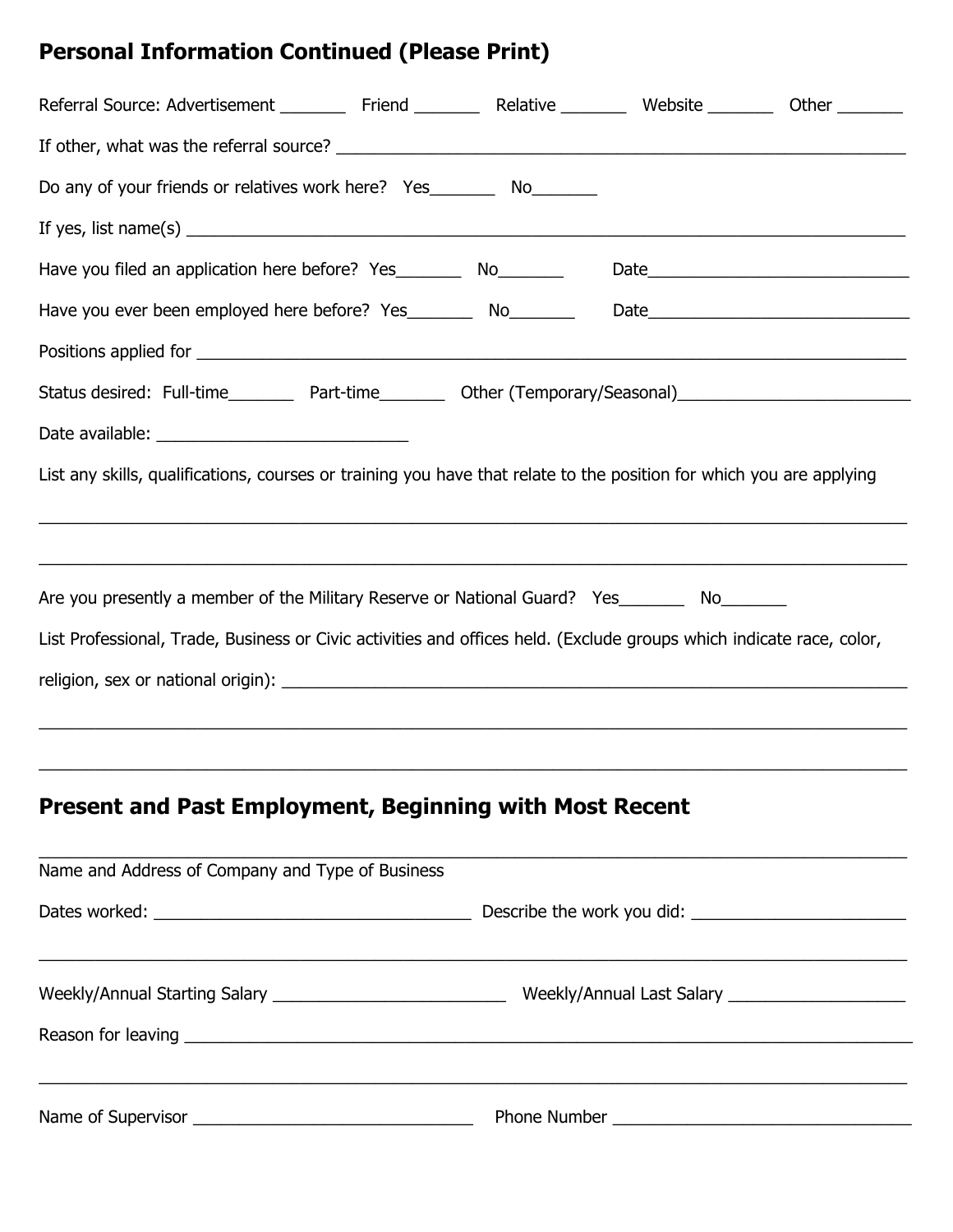# **Present and Past Employment, Beginning with Most Recent (Continued)**

| Name and Address of Company and Type of Business                   |                                                                                                                            |  |  |  |
|--------------------------------------------------------------------|----------------------------------------------------------------------------------------------------------------------------|--|--|--|
|                                                                    |                                                                                                                            |  |  |  |
|                                                                    |                                                                                                                            |  |  |  |
|                                                                    |                                                                                                                            |  |  |  |
|                                                                    |                                                                                                                            |  |  |  |
| Name and Address of Company and Type of Business                   | <u> 1989 - Johann Stoff, amerikansk politiker (d. 1989)</u>                                                                |  |  |  |
|                                                                    |                                                                                                                            |  |  |  |
|                                                                    | <u> 1989 - Johann John Stone, market fan de Amerikaanske kommunister fan de Amerikaanske kommunister fan de Amerikaans</u> |  |  |  |
|                                                                    |                                                                                                                            |  |  |  |
|                                                                    | ,我们也不能在这里的时候,我们也不能在这里的时候,我们也不能不能不能不能不能不能不能不能不能不能不能不能不能不能不能。""我们的是我们的,我们也不能不能不能不能                                           |  |  |  |
| May we contact the employers listed above? Yes_________ No________ |                                                                                                                            |  |  |  |
|                                                                    | If not, indicate which one(s) you do not wish us to contact and state the reason why not: ____________________             |  |  |  |
|                                                                    |                                                                                                                            |  |  |  |
|                                                                    | Summarize special skills and qualifications acquired from employment or other experiences: __________________              |  |  |  |
|                                                                    | ,我们也不能在这里的人,我们也不能在这里的人,我们也不能在这里的人,我们也不能在这里的人,我们也不能在这里的人,我们也不能在这里的人,我们也不能在这里的人,我们也                                          |  |  |  |
|                                                                    |                                                                                                                            |  |  |  |
|                                                                    | If applying for or willing to accept a clerical position, what is your typing speed? _________________________             |  |  |  |
|                                                                    | Do you take shorthand? Yes___________ No_____________ If so, what is your speed?______________________________             |  |  |  |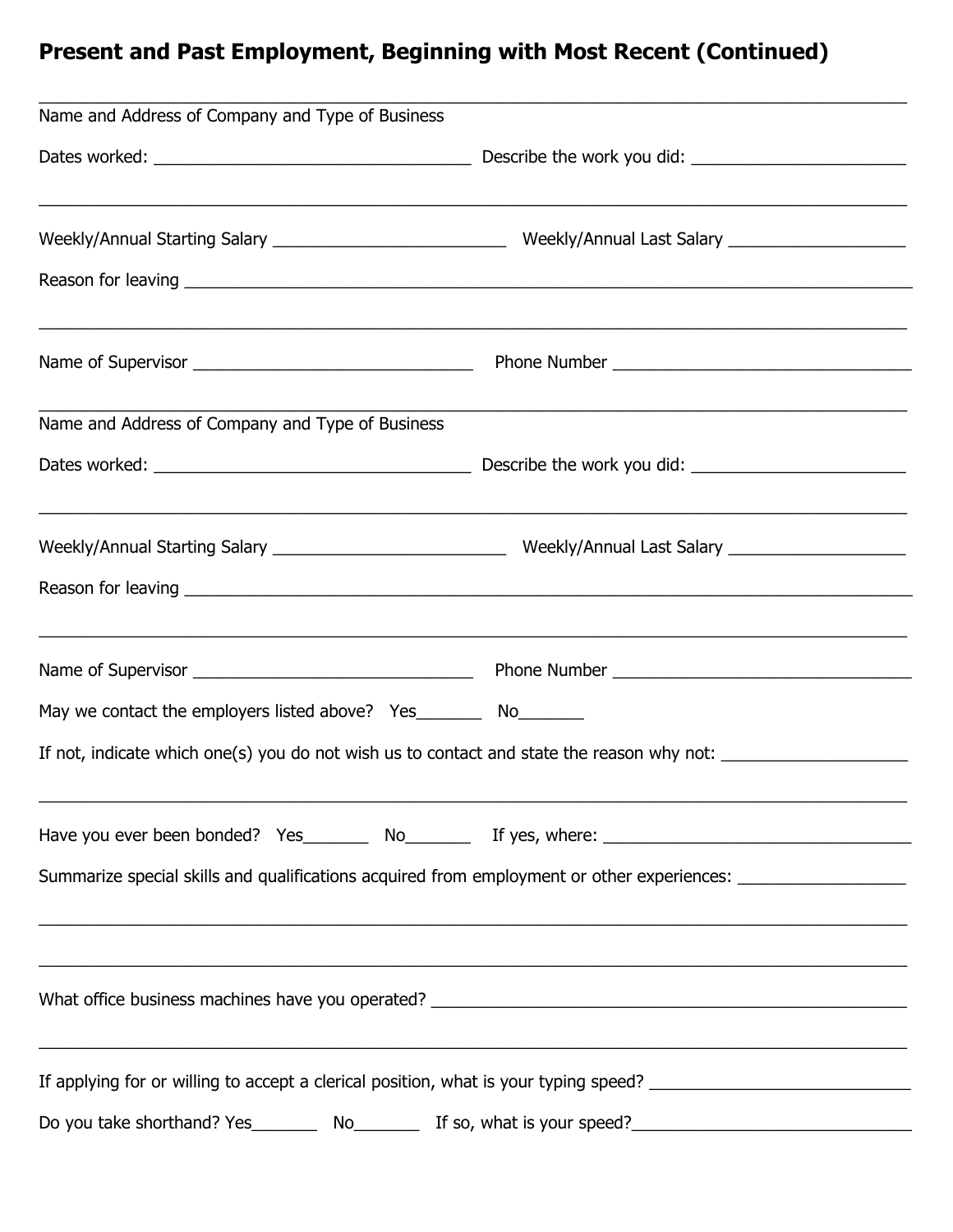### **Present and Past Employment, Beginning with Most Recent (Continued)**

 $\_$  , and the contribution of the contribution of the contribution of the contribution of the contribution of  $\mathcal{L}_\mathrm{max}$ 

 $\_$  , and the set of the set of the set of the set of the set of the set of the set of the set of the set of the set of the set of the set of the set of the set of the set of the set of the set of the set of the set of th

Give name, address and phone number of three (3) references, not related to you:

| <b>Health History</b>                                                                                                |
|----------------------------------------------------------------------------------------------------------------------|
| If required for the position for which you are applying, will you consent to periodic physical examinations and      |
| blood or urine analysis at company expense? (Note: This analysis may test for controlled substances)                 |
|                                                                                                                      |
| Do you have any physical, mental or medical impairments that would limit your job performance for the position       |
| For which you are applying? Yes ___________ No_________                                                              |
|                                                                                                                      |
| When is the last time you missed a week of work or school due to illness or injury?                                  |
|                                                                                                                      |
| How much time have you lost from work or school through illness or injury in the past two (2) years?                 |
| <u> 1989 - Jan James James James James James James James James James James James James James James James James J</u> |
|                                                                                                                      |
|                                                                                                                      |
| When was the last time you missed a week of work or school for a reason other than illness or injury?                |
|                                                                                                                      |
| Are available to work: Full-time:___________ Part-time:___________ Shift work:__________ Overtime:________           |
|                                                                                                                      |
| Are you on lay-off and subject to recall? Yes__________ No_________                                                  |
| Can you travel if the job requires it? Yes___________ No_________                                                    |